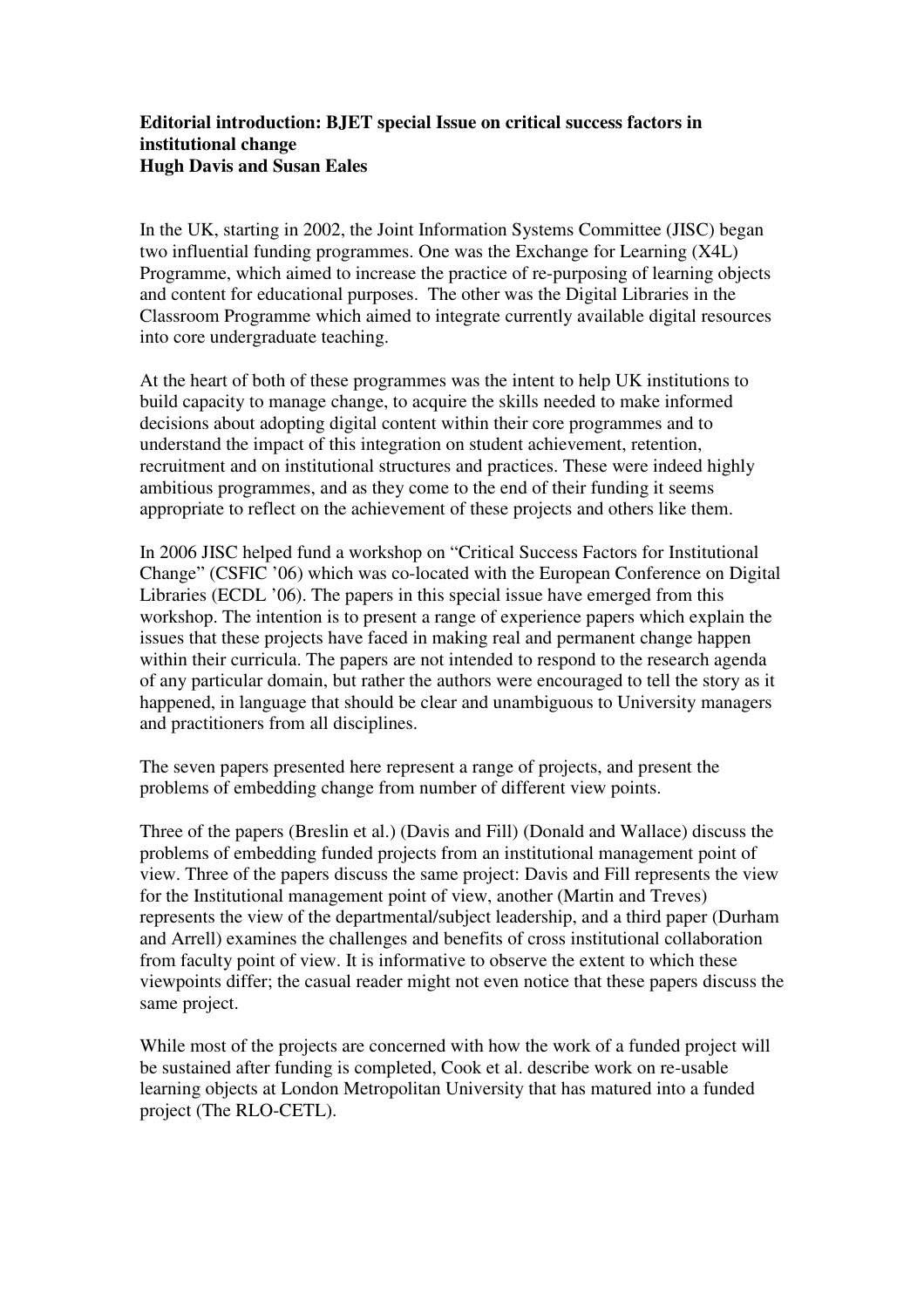Finally White draws conclusions from research over six institutions from across the spectrum of UK Universities that concludes that the factors for successful embedding may depend on organisational and managerial structures of institutions.

The workshop finished with a round table discussion and summing up facilitated by Susan Eales. A number of critical success factors were identified and these can be grouped into 4 main areas

1. Management and Organisational factors

In order to effect cultural change to enable the sustained use of e-learning tools and techniques in higher education, there has to be top down management involvement in the form of new strategies and policies. However, in order for these to work, they must be implemented for clearly articulated reasons that are derived from a need to change, that put education before technology and are aligned with the mission and future aspirations of the institution. The strategies and policies require active involvement and commitment of senior management, not just a rubber stamp in a committee meeting. In this way, organisational objectives can be harnessed to make the change and the organisational structure utilised to nurture it.

It is not realistic to expect that adoption of e-learning tools and techniques will occur as part of the normal 'day job', management must be willing to invest in buyouts for staff on an ongoing basis as part of the strategy for sustainability.

2. Collaboration and dissemination factors

Awareness raising and dissemination internally is much more difficult than external dissemination as they require marketing skills and techniques that enable you to influence colleagues and change practice, rather than just giving information about the project. The use of enthusiastic faculty 'champions' to form communities of practice is a valuable way of beginning to change culture. Being honest by sharing good and bad practice, and also sharing models in the e-learning design process in order that people can recognise themselves within the models, can also be extremely useful factors in engaging the interest of colleagues. Embedding needs to be at all levels in the institution – technological, pedagogical and cultural – and support departments in the university, such as learner support services, can be valuable allies. Nevertheless, external visibility of projects does help enormously with internal recognition.

3. e-Learning design factors

The development and use of open standards and open source software is one of the most critical success factors in transforming e-learning from a 'cottage industry' to a sustainable, scalable way of offering learning opportunities that fit the aims and objectives of the  $21<sup>st</sup>$  Century higher education sector. However, other factors in the design process are also important for embedding. These include understanding disciplinary differences, ensuring that there is a whole curriculum approach and building learning objects with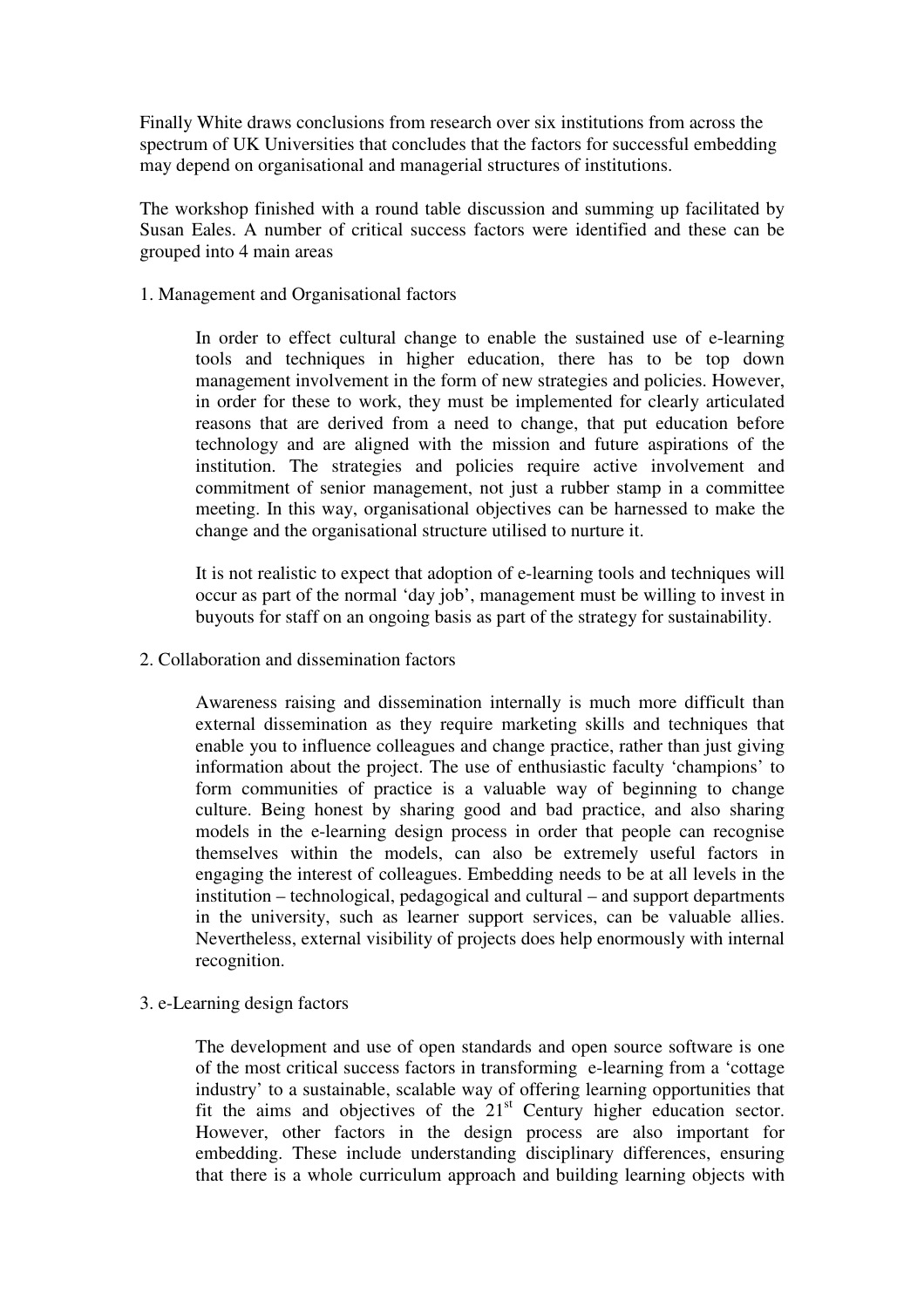pedagogical pluralism to enable re-use and re-purposing. Those involved in X4L and Digital Libraries in the Classroom projects also found that the more people who share in the design process the more likely the result will have common sharable outcomes. Consideration should be given to the employing of students to bring a user and young person perspective to the design. Finally, agile learning technologist and technical support processes are needed in order to offer a 'just-in time' approach to support for the teacher in the classroom.

4. People factors

Although the above factors all include people issues in an implicit way, it is worth adding here the other human factors that were highlighted in the workshop discussion as contributing towards culture change. Taking the time to fully understand the politic and culture of your institution and ensuring that changes made are compatible with these can enable you to identify and work with the resistance, rather than pushing against it. Engagement of the community in developing new strategies and policies will also give them a greater chance of success. Learning technologists who have a basic understanding of the subject area and of pedagogy; or a member of the team with both a technology and pedagogy background who can 'interpret' between academics and IT specialists are extremely valuable to the experience of elearning for both the teacher and student. Professional rewards and accreditation of innovation/developers/early adopters should be considered as recognition may encourage others to take part.

At the time of publication of this special edition, the DLIC projects are in the later stages of "embedding". It was a requirement of funding that the institutions involved in the projects funded the final 2 years of the 5-year programme themselves. It is the ultimate test of whether an innovation has been successful and embedded if there has been change which continues after the money ceases.

## **The Editors**

*Hugh Davis* is the University Director of eLearning at the University of Southampton, and also Head of the Learning Technology Research Group within Electronics and Computer Science. He has been involved as a change agent within university education for many years; he is currently principal investigator on the DialogPLUS project, which has been cooperatively designing learning activities for use in undergraduate Geography teaching with partners in UCSB, Leeds and Penn State universities

*Susan Eales* was a Programme Manager at JISC for three years where her responsibilities included managing the Digital Libraries in the Classroom and Exchange for Learning Programmes. She has an extensive overview of the issues emanating from the projects in those and other programmes, especially those to do with cultural change. Since June 2006, Susan has been Electronics Services Development Manager for the UK's Open University Library and Learning Resources **Centre**